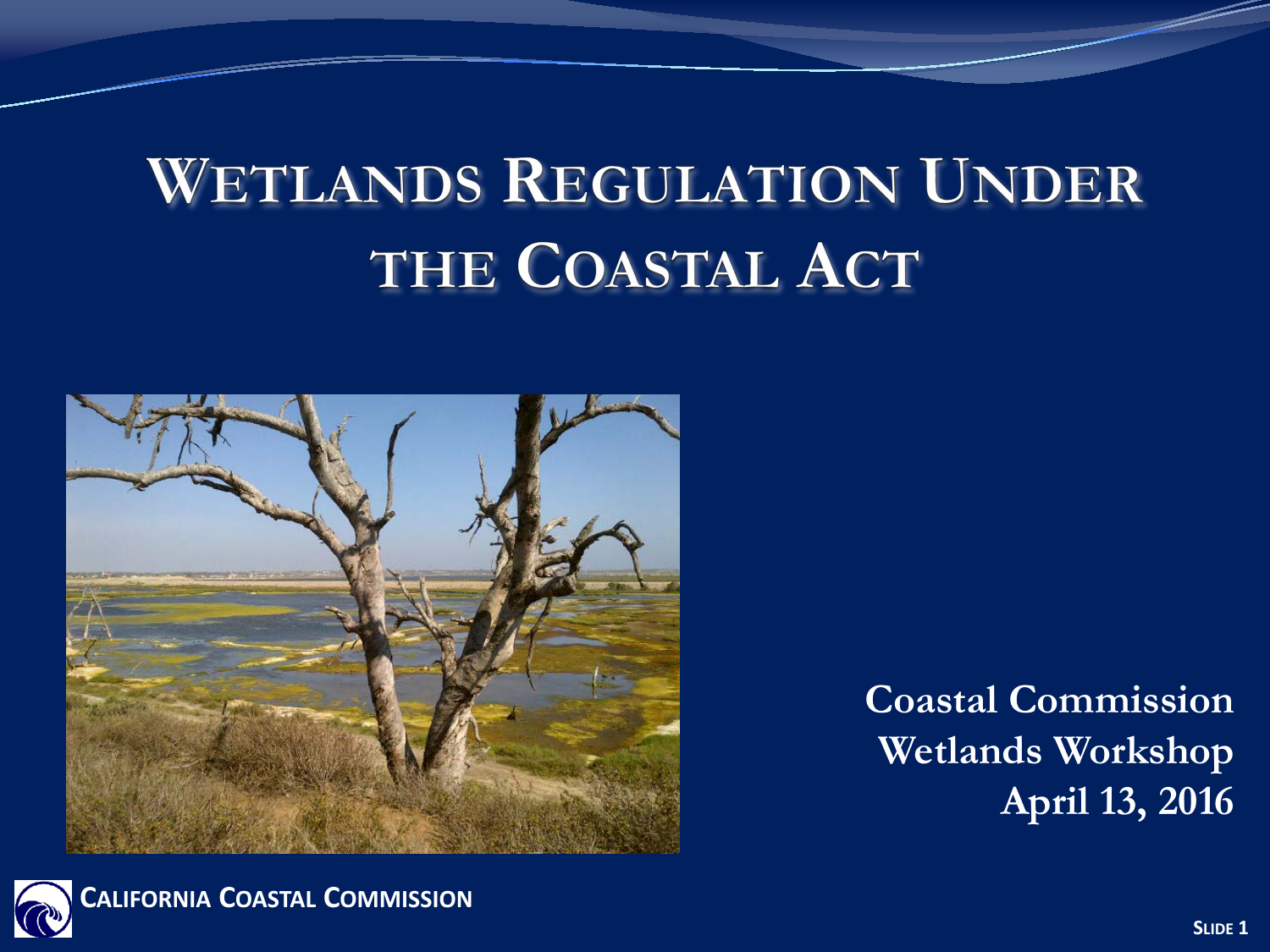#### **"WETLAND" IS DEFINED BROADLY**

**Statute: Section 30121**

**Regulations: Section 13577(b)**

**1981 Statewide Interpretive Guidelines**

**LCP definitions may be more protective**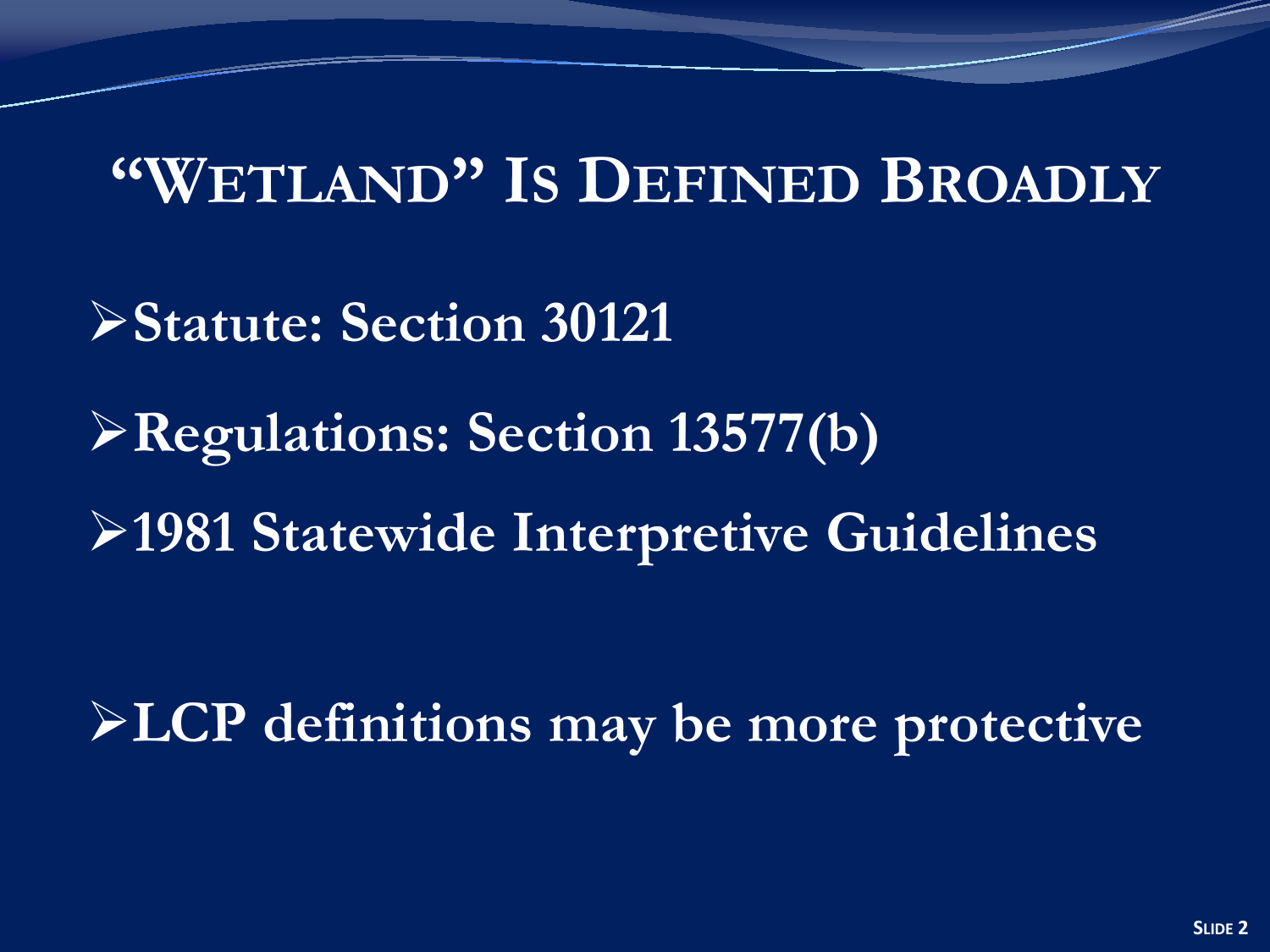# **COASTAL ACT SECTION 30233**

**1) Only certain uses allowed in wetlands**

**2) Allowed uses are permitted only if there is no feasible less damaging alternative**

**3) Mitigation is required for all impacts**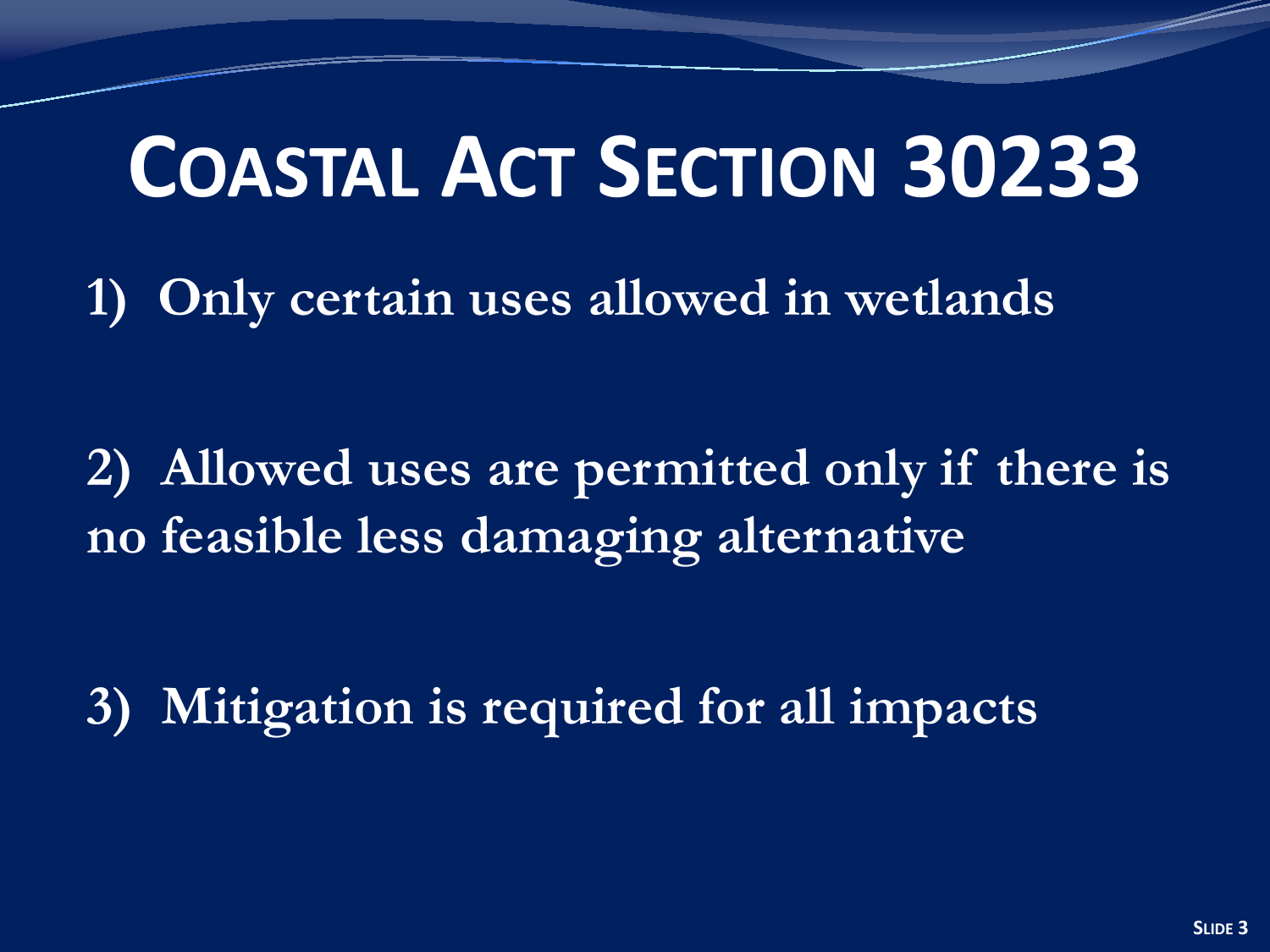### **ALLOWED USES OF WETLANDS**

 $\sqrt{2}$  Only **designated uses allowed**



**Other uses not allowed, regardless of mitigation (**See Bolsa Chica Land Trust v. Superior Court**)**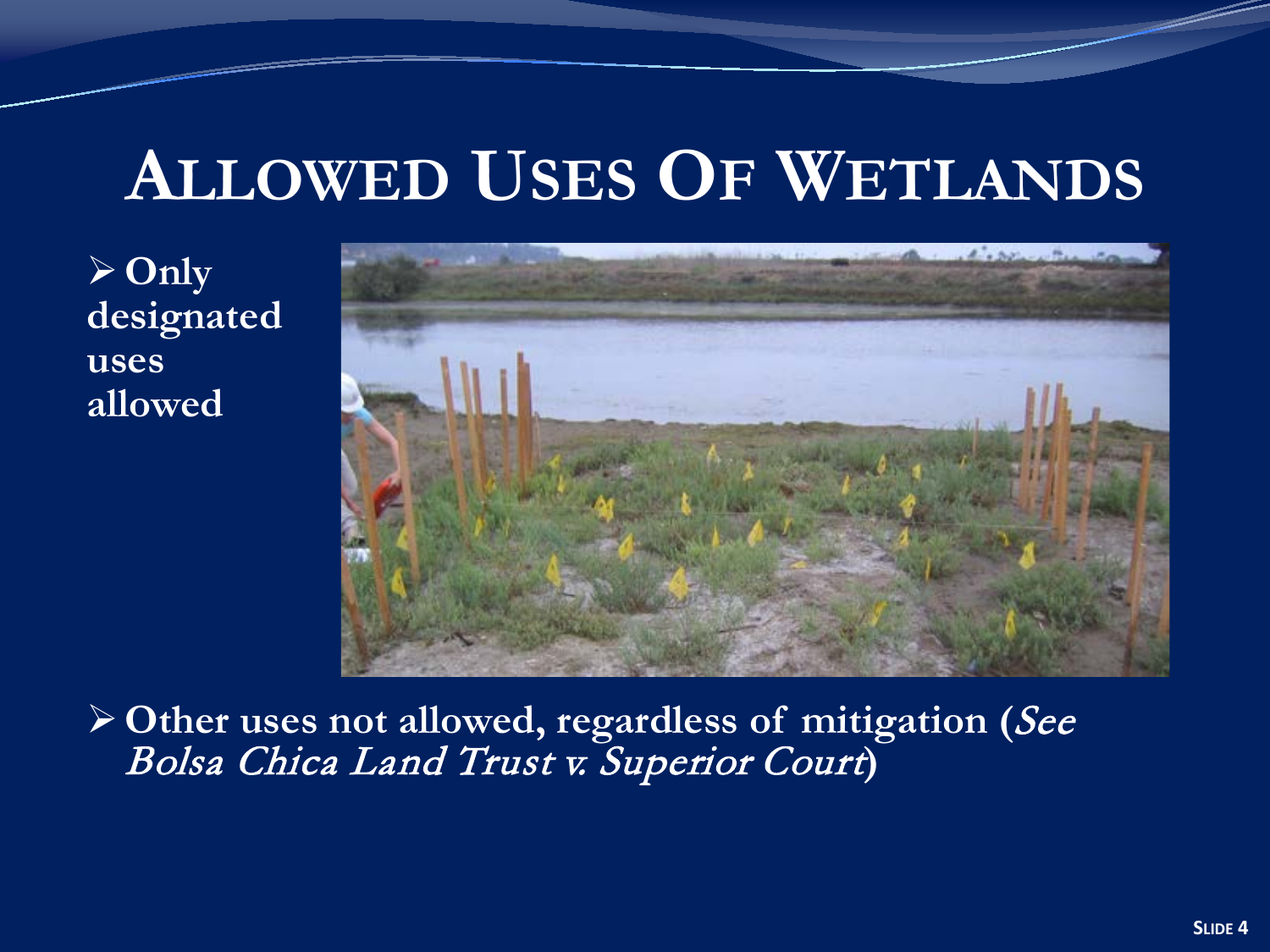### **LEAST DAMAGING ALTERNATIVE**

**Designated uses allowed only where there is no feasible less environmentally damaging alternative**

**Must analyze alternative layouts or locations** 

**Courts have upheld denial of permits where applicants failed to consider feasible alternatives** City of Chula Vista v. Superior Court City of San Diego v. Cal. Coastal Commission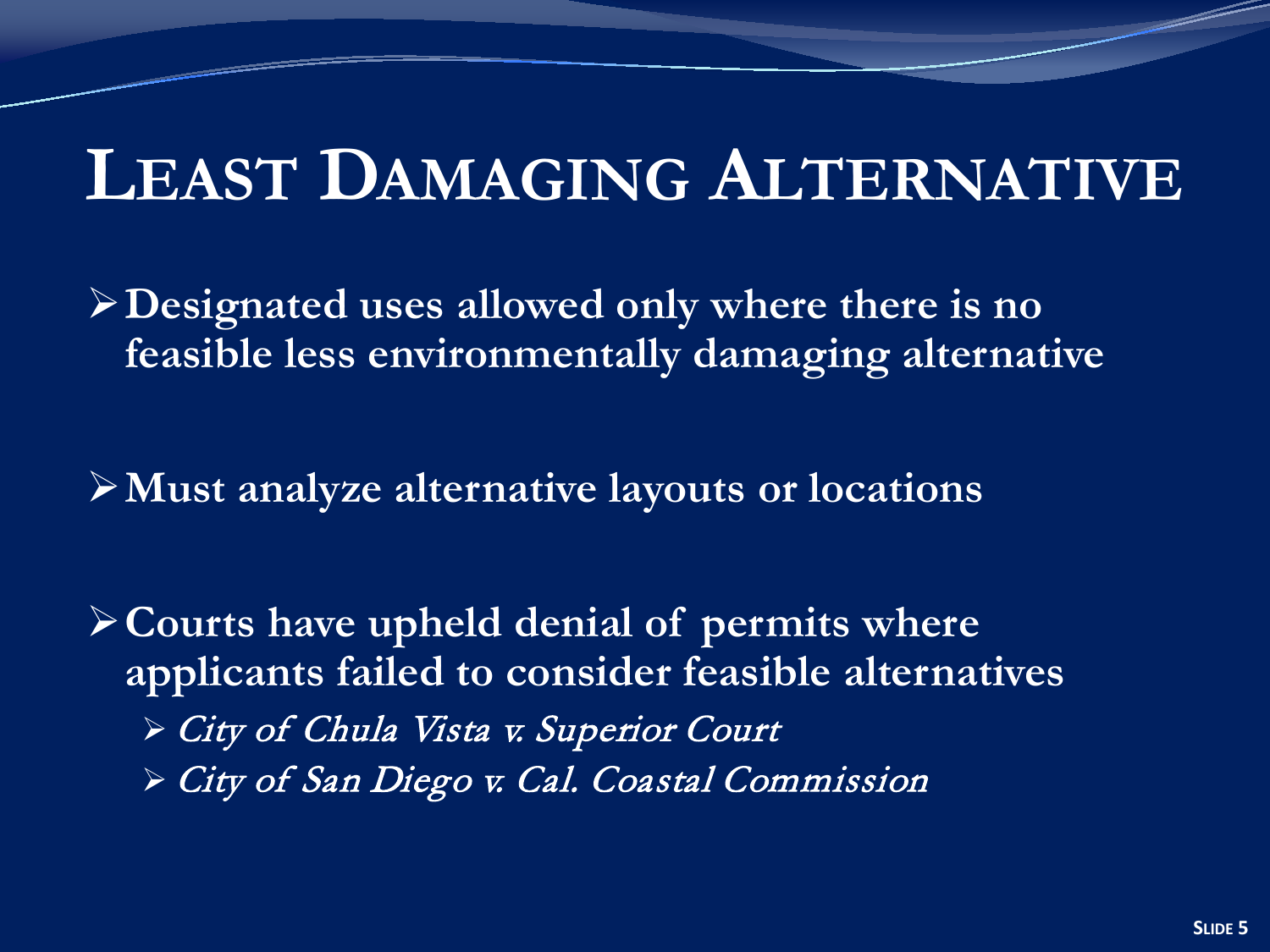### **IMPACTS MUST BE MITIGATED**

#### **Full mitigation = no net loss of wetland acreage or function**

**Prioritization of mitigation: avoidance first**

**Mitigation must be certain and specific**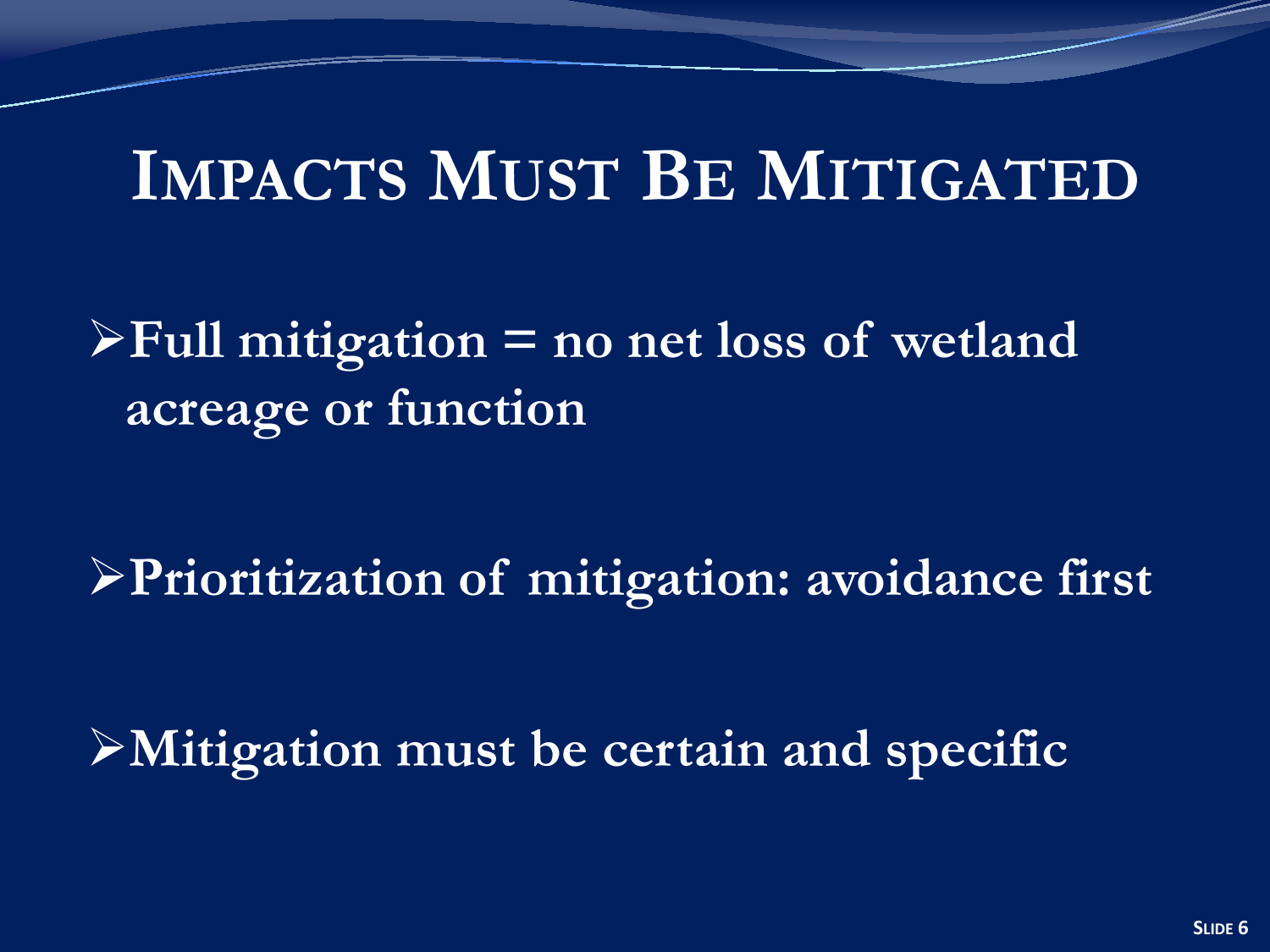# **ALL WETLANDS PROTECTED EQUALLY**

- **Disturbed wetlands receive equal protection:** Kirkorowicz v. Cal. Coastal Commission**;** Dunn v. County of Santa Barbara
- **Human-created wetlands generally receive equal**  protection: Yamagiwa v. City of Half Moon Bay

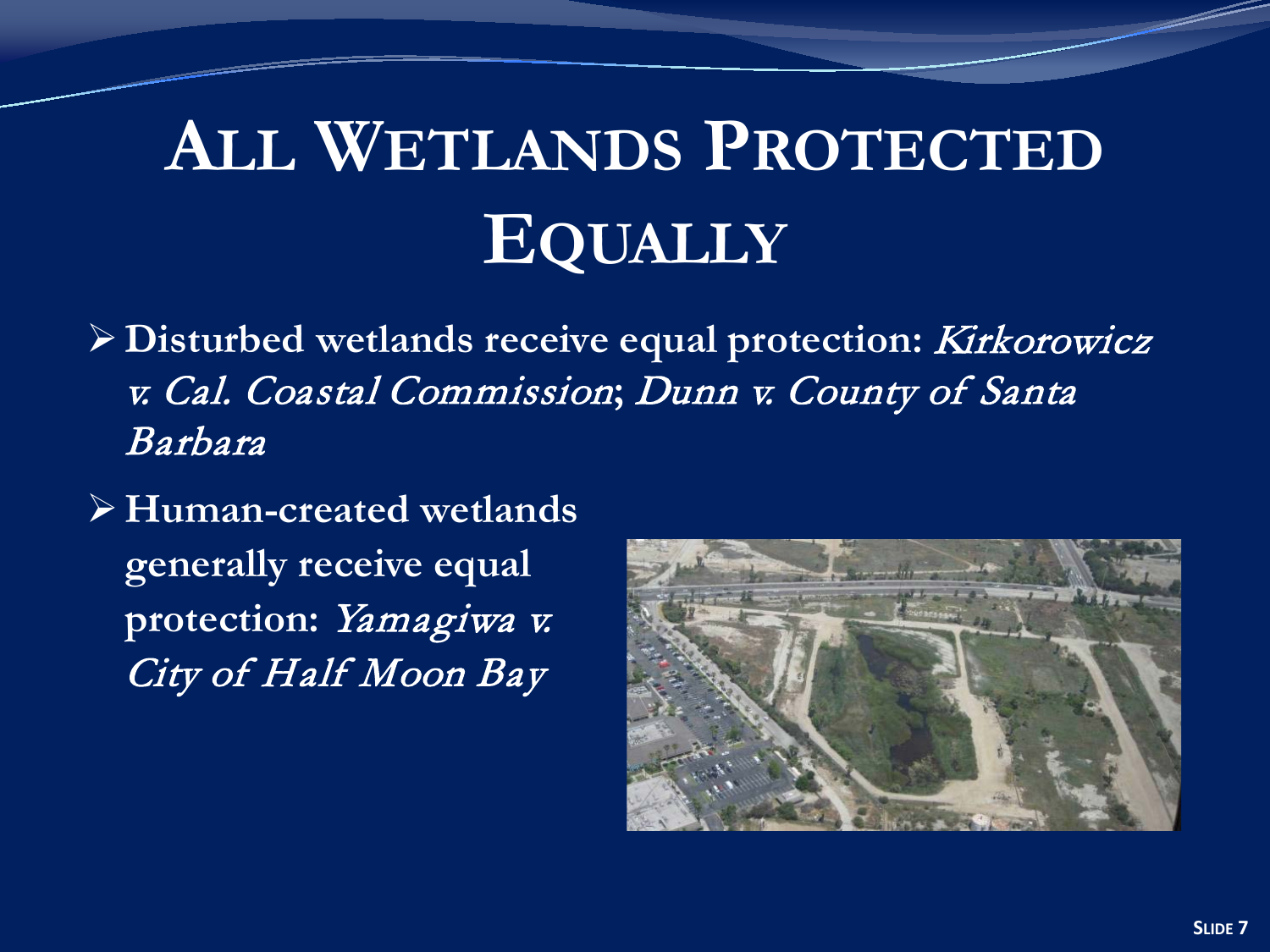## **RELATIONSHIP OF WETLAND AND ESHA PROTECTIONS**

**Many wetlands are also ESHA**

**Section 30233 allows uses not permitted in ESHA; more specific provisions of 30233, rather than general provisions of 30240, govern wetland development:**  Bolsa Chica Land Trust v. Superior Court

**ESHA protections still apply if they do not** conflict **with wetlands provisions**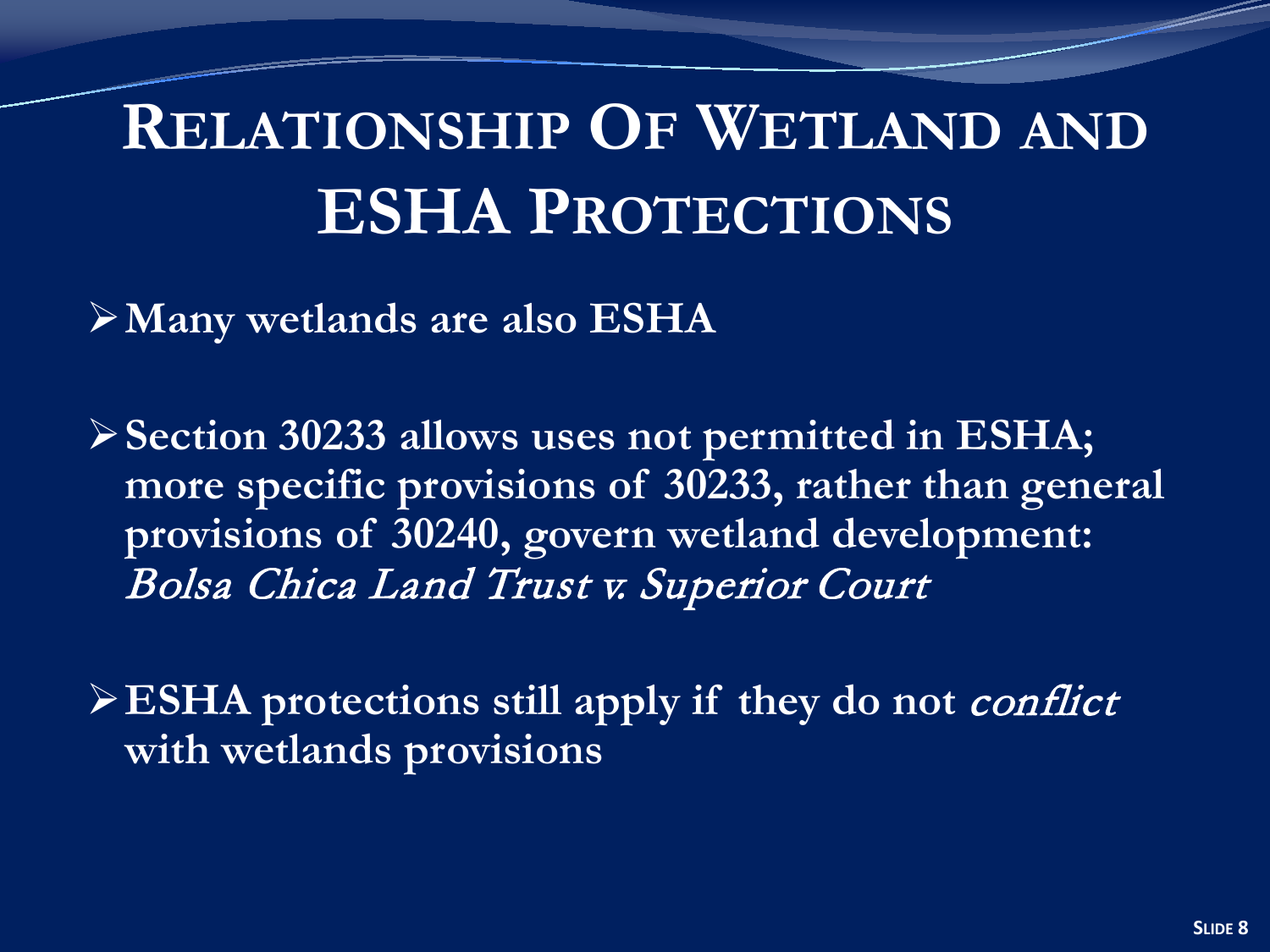### **CLOSING**

**1) Only certain uses allowed in wetlands**

**2) Allowed uses are permitted only if there is no feasible less damaging alternative**

**3) Mitigation is required for all impacts**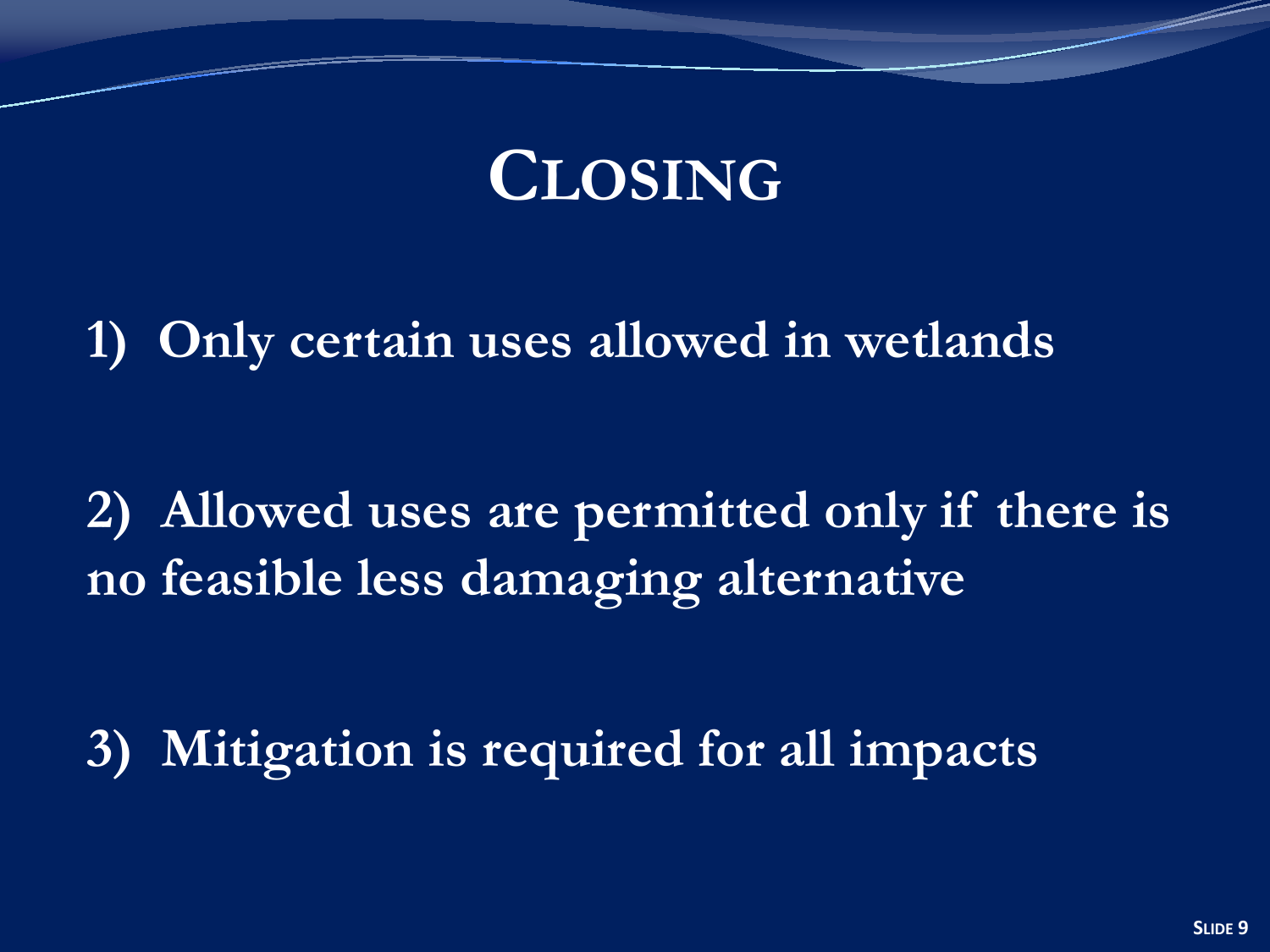# RELEVANT AUTHORITY

- Kirkorowicz v. Cal. Coastal Commission **(2000) 83 Cal.App.4th 980** (disturbed wetlands receive equal protection; definition of "wetlands")
- Dunn v. County of Santa Barbara **(2006) 135 Cal.App.4th 1281**  (disturbed wetlands receive equal protection; definition of "wetlands")
- Bolsa Chica Land Trust v. Superior Court **(1999) 71 Cal.App.4th 493** (overlap between ESHA and wetlands protections; describing allowed uses of wetlands)
- City of Chula Vista v. Superior Court **(1982) 133 Cal.App.3d 472**  (housing and hotels not allowed uses of wetlands; discussing alternatives, mitigation issues)